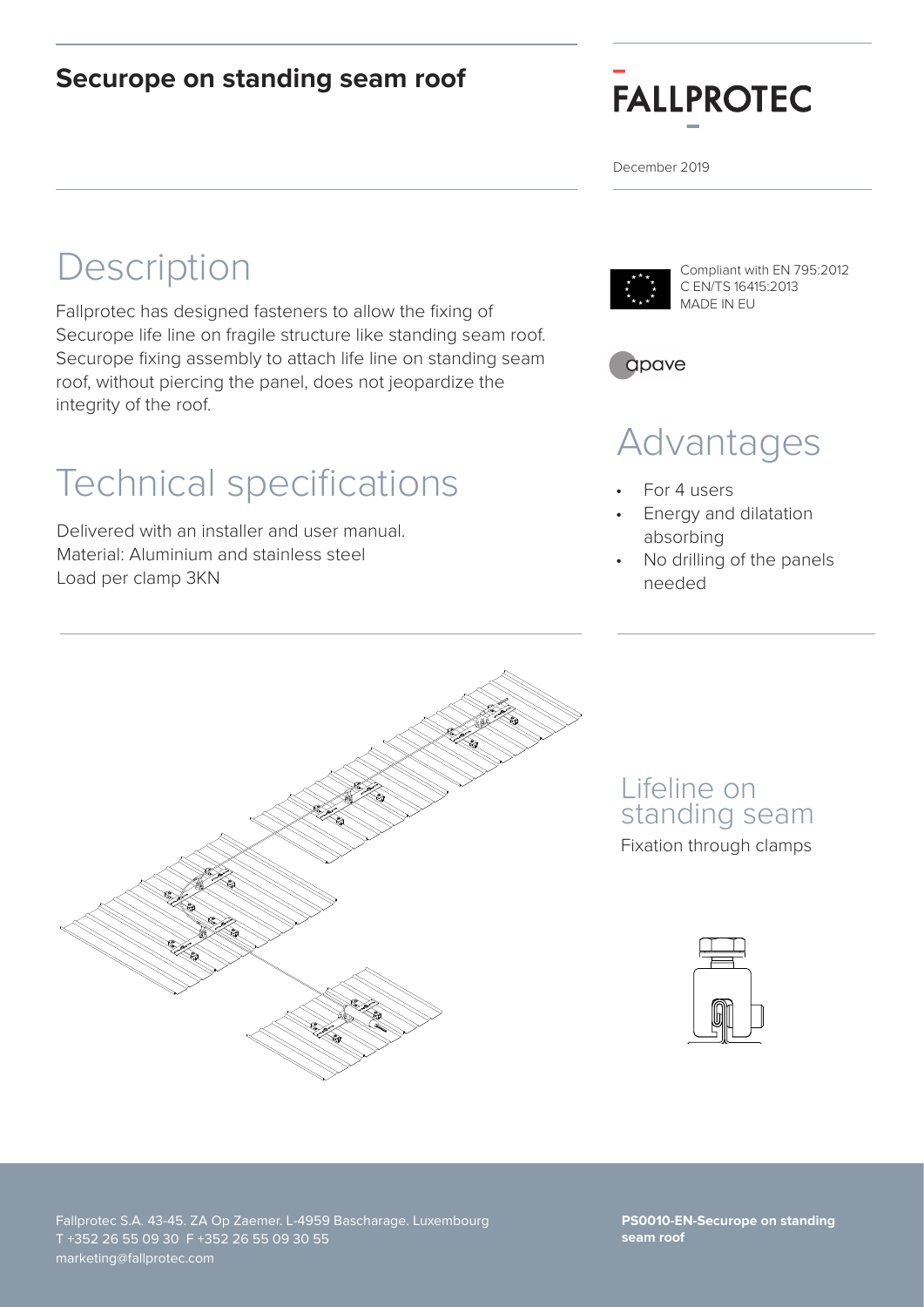#### **Securope on standing seam roof FALLPROTEC** December 2019 de la contradición de la contradición de la contradición de la contradición de la contradición de la contradición de la contradición de la contradición de la contradición de la contradición de la contradición de la contrad  $\Theta$ 8 **Clamp S5-E** for standing seam ID double folds, groove's width 7mm 8 43,4 B B D D 38 Dessiné par  $\bigcirc$ Approuvé par Date d'approbation Tolérances Gén.  $\mathbb H$  $\overline{A}$  and  $\overline{A}$  and  $\overline{A}$  and  $\overline{A}$  and  $\overline{A}$  and  $\overline{A}$  and  $\overline{A}$  and  $\overline{A}$  and  $\overline{A}$  and  $\overline{A}$  and  $\overline{A}$  and  $\overline{A}$  and  $\overline{A}$  and  $\overline{A}$  and  $\overline{A}$  and  $\overline{A}$  and  $\overline{A}$  and Clamp S5-S for standing seam 43-45, ZA Op Zaemer L-4959 Bascharage double folds, groove's width 14mm 38 B B 50 design and the contract of the contract of the contract of the contract of the contract of the contract of the 5 3 **Clamp S5-T** for standing seam 昍 with double folds shaped "T" or "L"  $\Box$ 38 Clip de Fixation Classe T **Clamp S5-Z** for standing seam  $\overline{\circ}$ with bulb shape ន 帥  $\circ$ B B

**PS0010-EN-Securope on standing seam roof**